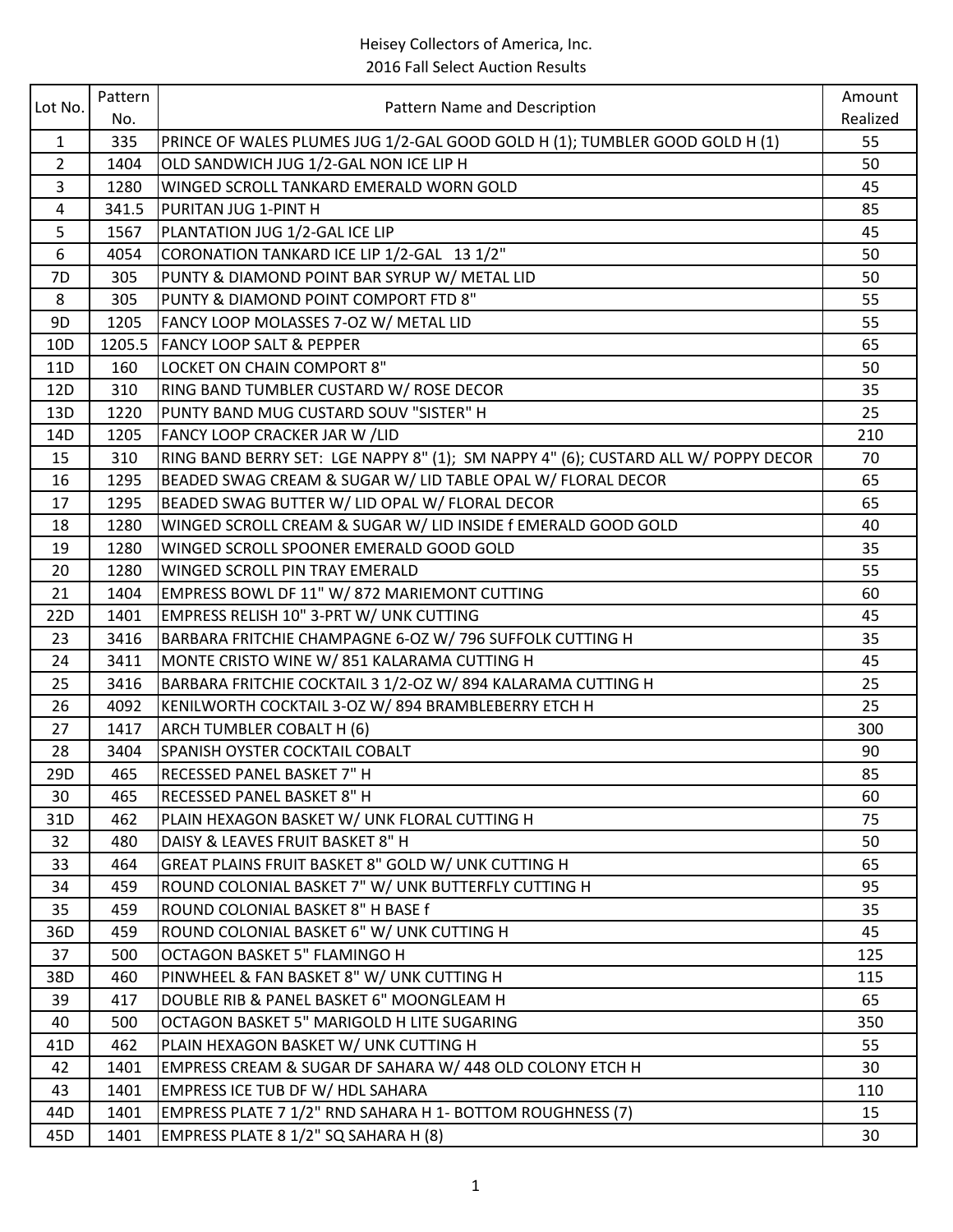|                 | Pattern      |                                                                                        | Amount   |
|-----------------|--------------|----------------------------------------------------------------------------------------|----------|
| Lot No.         | No.          | Pattern Name and Description                                                           | Realized |
| 46D             | 1401         | EMPRESS CUP SAHARA H (6); SAUCER SQ SAHARA H (5)                                       | 35       |
| 47D             | 1401         | <b>EMPRESS CELERY 13" SAHARA H</b>                                                     | 15       |
| 48D             | 1401         | <b>EMPRESS CREAM &amp; SUGAR INDV SAHARA H</b>                                         | 30       |
| 49              | 1404         | EMPRESS CUP & SAUCER RND DEMITASSE SAHARA H                                            | 45       |
| 50 <sub>D</sub> | 1401         | EMPRESS MUSTARD W/ LID SAHARA                                                          | 30       |
|                 |              | EMPRESS PLATE 8" SQ SAHARA W/ "CLASSIC" ETCHING BY LOTUS H (5); 3390 CARCASSONNE       |          |
| 51D             | 1401         | CHAMPAGNE 6-OZ SAHARA W/ "CLASSIC" ETCHING BY LOTUS" H (2); 3390 CARCASSONNE           | 55       |
|                 |              | GOBLET HI-FTD SAHARA W/ "CLASSIC" ETCHING BY LOTUS H (2)                               |          |
| 52              | 3397         | <b>GASCONY CREAM &amp; SUGAR H</b>                                                     | 110      |
| 53              | 393          | NARROW FLUTE CREAM & SUGAR INDV FLAMINGO H                                             | 35       |
| 54              | 1506         | PROVINCIAL CREAM H & SUGAR H INDV W/ TRAY                                              | 70       |
| 55              | 1506         | PROVINCIAL CREAM & SUGAR H                                                             | 25       |
| 56              | 1590         | <b>ZODIAC CREAM &amp; SUGAR</b>                                                        | 60       |
| 57              | 355          | QUATOR CREAM & SUGAR FTD FLAMINGO H                                                    | 65       |
| 58              | 355          | <b>QUATOR CREAM ONLY MARIGOLD H</b>                                                    | 30       |
| 59              | 355          | <b>QUATOR CREAM &amp; SUGAR FTD SAHARA H</b>                                           | 25       |
| 60              | 4044         | NEW ERA CREAM & SUGAR W/480 NORMANDY ETCH                                              | 105      |
| 61              | 7000         | <b>SUNFLOWER CREAM &amp; SUGAR H</b>                                                   | 40       |
| 62              | 1255         | PINEAPPLE & FAN CREAM & SUGAR HOTEL                                                    | 35       |
| 63              | 1255         | PINEAPPLE & FAN CREAM & SUGAR HOTEL EMERALD                                            | 55       |
| 64              | 433          | GREEK KEY TABLE SET: CREAM (1); SUGAR W/ LID (1); SPOONER (1); BUTTER W/ LID (1) ALL H | 210      |
| 65              | 4209         | OVAL VASE 9" MOONGLEAM PAPER LABEL                                                     | 75       |
| 66              | 1428         | WARWICK BOWL FLORAL CORNUCOPIA 11"                                                     | 30       |
| 67              | 4045         | HERON BALL VASE 9" SAHARA                                                              | 140      |
| 68              | 1421         | HI LO VASE COBALT                                                                      | 300      |
| 69              | 1255         | PINEAPPLE & FAN VASE 8" EMERALD WORN GOLD                                              | 20       |
| 70              | 4157         | STEELE ROSE BOWL VASE 5 1/2" D/O                                                       | 25       |
| 71              | 516/1        | VASE 7" D/O HAWTHORNE                                                                  | 320      |
| 72              | 501          | FOGG FLOWER BOX (NO INSERTS) FLAMINGO H                                                | 65       |
| 73              | 1413         | CATHEDRAL VASE W/ 9009 ARCTIC ETCH H                                                   | 80       |
| 74              | 1428         | WARWICK CORNUCOPIA 7" H (1); CORNUCOPIA 5" (1)                                         | 30       |
| 75              | 417          | DOUBLE RIB & PANEL SODA 12-0Z H                                                        | 25       |
| 76D             | 140          | TUMBLER W/ HORIZONTAL OPTIC H                                                          | 300      |
| 76AD            |              | HEISEY TRUCK HUBBLE LEASE-FOR-A-YEAR!                                                  | 70       |
| 77              | 15           | FLOWER FROG W/ DUCK INSERT FLAMINGO                                                    | 50       |
| 78              | 1554         | <b>FISH BOOKEND (PR)</b>                                                               | 50       |
| 79              | $2^{\circ}$  | <b>GOOSE WINGS HALF SILVER COATED</b>                                                  | 175      |
| 80              | $\mathbf{1}$ | <b>AIREDALE</b>                                                                        | 240      |
| 81              | $\mathbf{1}$ | <b>RINGNECK PHEASANT</b>                                                               | 35       |
| 82              | 15           | FLOWER FROG W/ DUCK INSERT                                                             | 165      |
| 83              | 1559         | <b>ROOSTER VASE</b>                                                                    | 35       |
| 84              | 21           | WOOD DUCKLING FLOATING H                                                               | 70       |
| 85              | 104          | <b>GAZELLE</b>                                                                         | 400      |
| 86              | $2^{\circ}$  | <b>CLYDESDALE</b>                                                                      | 115      |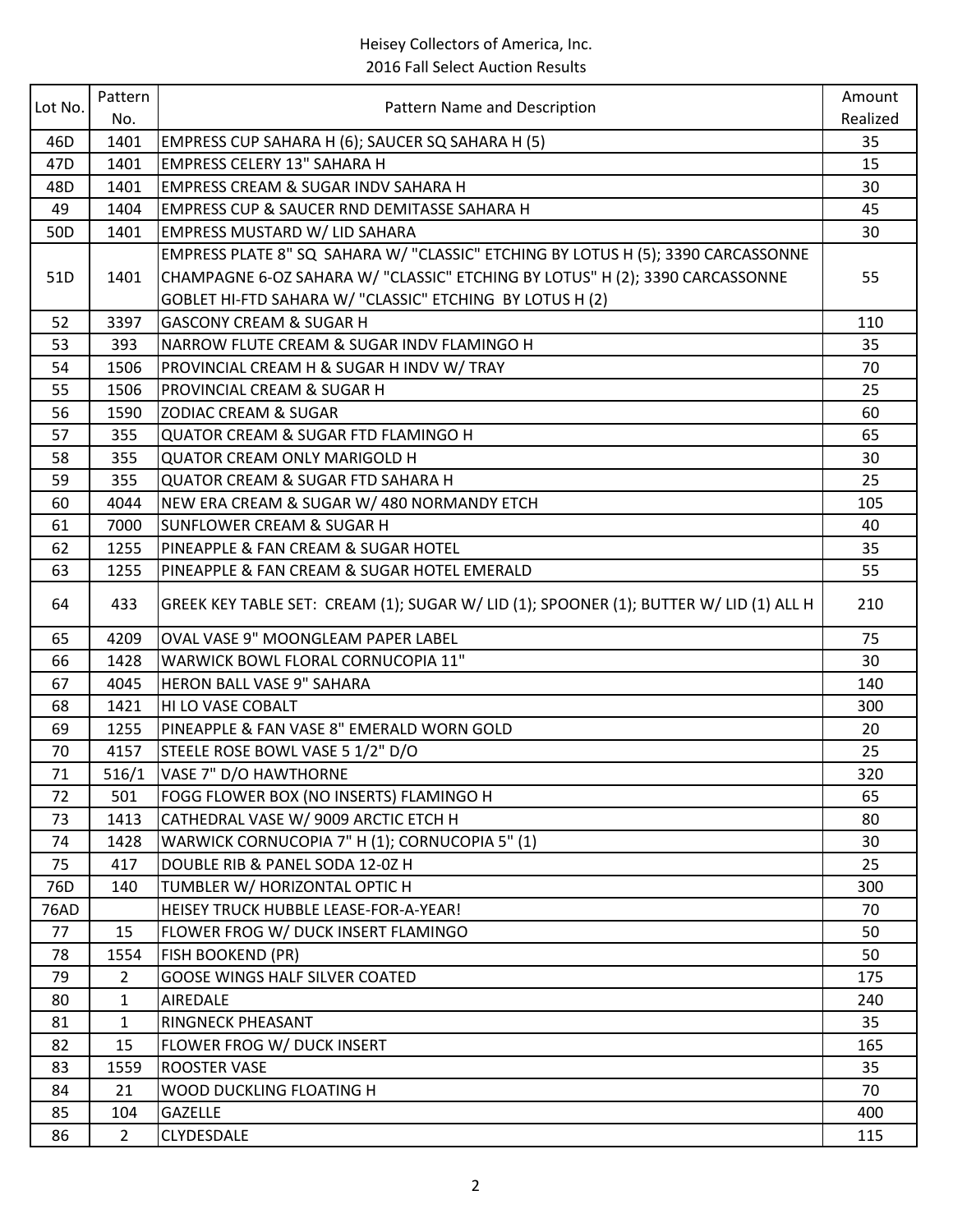| Lot No. | Pattern<br>No. | Pattern Name and Description                                              | Amount   |
|---------|----------------|---------------------------------------------------------------------------|----------|
|         |                |                                                                           | Realized |
| 87      | $\mathbf{1}$   | <b>DONKEY</b>                                                             | 55       |
| 88      | 103            | <b>TIGER PAPERWEIGHT</b>                                                  | 2650     |
| 89      | 12             | <b>MALLARD WINGS UP</b>                                                   | 30       |
| 90      | 11             | MALLARD WINGS HALF H                                                      | 35       |
| 91      | 10             | MALLARD WINGS DOWN                                                        | 100      |
| 92      | $\overline{2}$ | <b>GIRAFFE HEAD FORWARD</b>                                               | 75       |
| 93      | 7064           | GIRL HEAD STOPPER W/ STRAINER PARTIAL PAPER LABEL                         | 140      |
| 94      | 132            | SMALL HORSEHEAD STOPPER                                                   | 65       |
| 95      | 1509           | QUEEN ANN CREAM & SUGAR W/941 BARCELONA CUTTING H                         | 20       |
| 96      | 406            | COARSE RIB CREAM & SUGAR W/ LID H                                         | 15       |
| 97      | 406            | COARSE RIB CREAM & SUGAR W/ LID H HAWTHORNE                               | 120      |
| 98      | 1483           | STANHOPE CREAM H & SUGAR H W/ RED KNOBS                                   | 80       |
| 99      | 1483           | STANHOPE CREAM H ONLY W/ BLUE KNOB                                        | 85       |
| 100     | 354            | WIDE FLAT PANEL CREAM & SUGAR OVAL HOTEL SAHARA H                         | 40       |
| 100AD   |                | <b>BOX NUMBER 1 HEISEY MARBLES</b>                                        | 100      |
| 101     | 1404           | OLD SANDWICH CREAM & SUGAR OVAL SAHARA H                                  | 35       |
| 102     | 1404           | OLD SANDWICH CREAM & SUGAR OVAL HOTEL                                     | 20       |
| 103     | 1519           | WAVERLY CREAM & SUGAR INDV W/ 515 HEISEY ROSE ETCH                        | 15       |
| 104     | 1519           | WAVERLY CREAM & SUGAR W/ 515 HEISEY ROSE ETCH                             | 25       |
| 105     | 1252           | TWIST CREAM & SUGAR OVAL SAHARA H                                         | 45       |
| 106     | 1231           | RIBBED OCTAGON CREAM & SUGAR MOONGLEAM H                                  | 20       |
| 107D    |                | OAK LEAF COASTER HAWTHORNE (1); COASTER FLAMINGO (1); COASTER SAHARA (1); | 105      |
|         | 10             | <b>COASTER MOONGLEAM (1)</b>                                              |          |
| 108D    |                | <b>DOOR KNOB CROSS-HATCH</b>                                              | 105      |
| 109     | 3380           | OLD DOMINION FINGER BOWL D/O MARIGOLD W/ 447 EMPRESS ETCH                 | 35       |
| 110     | 1229           | OCTAGON CHEESE PLATE 6" D/O MARIGOLD W/ 447 EMPRESS ETCH H                | 25       |
| 111     | 129            | TRICORN CANDLESTICK 3-LITE MOONGLEAM H W/ UNK CUTTING (PR)                | 65       |
| 112     | 5              | PATRICIAN CANDLESTICK TOY 4 1/2" H (PR)                                   | 25       |
| 113     | 109            | PETTICOAT DOLPHIN CANDLESTICK CUPPED BOTTOM (PR)                          | 160      |
| 114     | 109            | PETTICOAT DOLPHIN CANDLESTICK 6" CUPPED BASE MOONGLEAM (PR)               | 150      |
| 115     | 1541           | ATHENA CANDLESTICK 2-LITE (PR)                                            | 15       |
| 116     | 1488           | KOHINOOR CANDLESTICK 2-LITE W/ STERLING BASE W/ CUTTING (PR)              | 75       |
| 117     | $\mathbf{2}$   | OLD WILLIAMSBURG CANDLESTICK 9" H (PR)                                    | 35       |
| 118     | 1428           | WARWICK VASE INDV SAHARA H (2)                                            | 110      |
| 119     | 1519           | WAVERLY SALT & PEPPER W/ 507 ORCHID ETCH 1 LID CORRODED                   | 15       |
| 120     | 1519           | WAVERLY BOWL 9" CRIMPED W/ 507 ORCHID ETCH                                | 15       |
| 121D    | 5025           | TYROLEAN BELL W/ 507 ORCHID ETCH                                          | 15       |
| 122     | 350            | PINWHEEL & FAN BERRY SET: NAPPY 8" H (1); NAPPY 4" H (6)                  | 15       |
| 123     | 1183           | REVERE PLATE 9" VASELINE H                                                | 105      |
| 124     | 1401           | <b>EMPRESS PLATE 6" TANGERINE H</b>                                       | 55       |
| 125     | 134            | TRIDENT CANDLESTICK 2-LITE SAHARA (PR)                                    | 50       |
| 126     | 1401           | EMPRESS CANDLESTICK DF 6" MOONGLEAM H (PR)                                | 280      |
| 127D    | 1552           | FOUR LEAF CANDLESTICK PR                                                  | 40       |
| 128     | 99             | LITTLE SQUATTER CANDLESTICK (PR)                                          | 50       |
| 129     | 4085           | SATURN BALL VASE 4" MODIFIED INTO CANDLEBLOCK                             | 150      |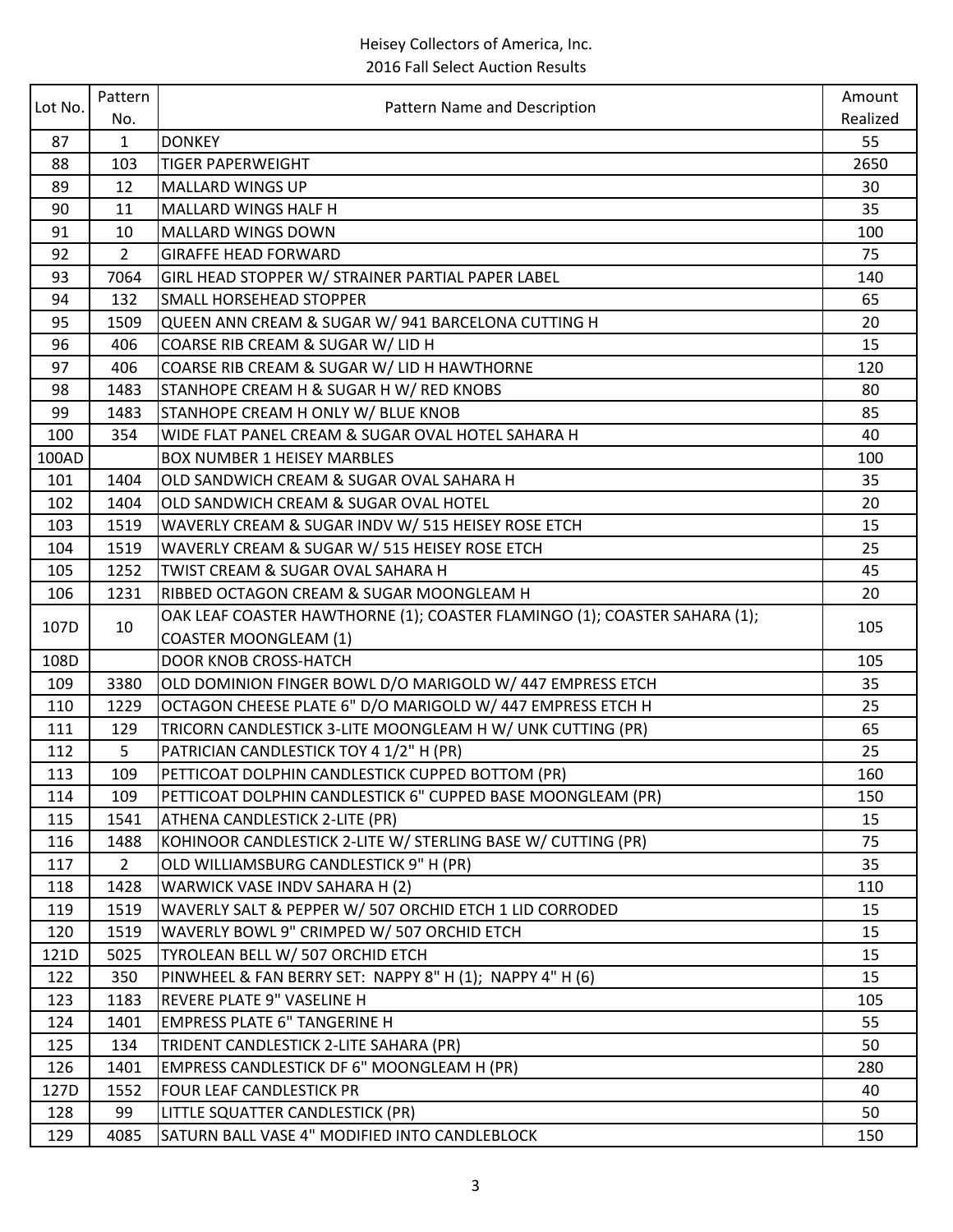| Lot No. | Pattern | Pattern Name and Description                                                               | Amount   |
|---------|---------|--------------------------------------------------------------------------------------------|----------|
|         | No.     |                                                                                            | Realized |
| 130     | 520     | INNOVATION CANDLELAMP H                                                                    | 25       |
| 131     | 1428    | <b>WARWICK CANDLESTICK COBALT H</b>                                                        | 55       |
| 132     | 1445    | GRAPE CLUSTER CANDLESTICK 1-LITE NO BOBECHES H (PR)                                        | 65       |
| 133     | 33      | SKIRTED PANEL CANDLESTICK TOY 3" H (PR)                                                    | 15       |
| 134     | 411     | TUDOR FLORAL PLATEAU 10" NO BLOCK H                                                        | 15       |
| 135     | 1519    | WAVERLY BOWL FLORAL SEA HORSE FTD                                                          | 70       |
| 136     | 1509    | QUEEN ANN BOWL 11" DF W/ 504 TEA ROSE ETCH                                                 | 15       |
| 137     | 4225    | COBEL COCKTAIL SHAKER 1-QT W/ ADMIRAL ETCH                                                 | 310      |
| 138     | 4035    | BETHEL DECANTER W/ STOPPER W/ 463 EQUESTRIAN ETCH 1-NON FITTING STOPPER (PR)               | 160      |
| 139     | 1404    | OLD SANDWICH MUG 18-OZ W/ ETCHING BY LOTUS H                                               | 130      |
| 140     | 1951 A  | <b>ELEPHANT HANDLE MUG AMBER H</b>                                                         | 300      |
| 141     | 351     | PRISCILLA WATER BOTTLE                                                                     | 15       |
| 142     | 1567    | PLANTATION CRUET W/ STOPPER                                                                | 20       |
| 143     | 1170    | PLEAT & PANEL CRUET MOONGLEAM                                                              | 30       |
| 144     | 1405    | IPSWICH OIL W/ MALTISE CROSS STOPPER F ON STOPPER BASE                                     | 55       |
| 145     | 1184    | YEOMAN CRUET W/ STOPPER 2-OZ SAHARA H                                                      | 45       |
| 146     | 1184    | YEOMAN CRUET W/ STOPPER 2-OZ FLAMINGO H                                                    | 50       |
| 147     | 1252    | TWIST OIL 4-OZ FLAMINGO H                                                                  | 45       |
| 148     | 1252    | TWIST FRENCH DRESSING BOTTLE MOONGLEAM                                                     | 85       |
| 149     | 1567    | PLANTATION MARMALADE W/ LID H                                                              | 40       |
| 150D    | 417     | DOUBLE RIB & PANEL MUSTARD W/ LID FLAMINGO H                                               | 25       |
| 151D    | 352     | FLAT PANEL MUSTARD W/ LID W/ UNK CUTTING; #1 SPOON H                                       | 25       |
| 152D    | 1184    | YEOMAN LEMON DISH W/ LID DO FLAMINGO H                                                     | 30       |
| 153     | 357     | DUCK ASHTRAY FLAMINGO H                                                                    | 50       |
| 154     | 357     | <b>DUCK ASHTRAY H</b>                                                                      | 20       |
| 155     | 357     | DUCK ASHTRAY MOONGLEAM H                                                                   | 165      |
| 156     | 1626    | SATELLITE ASHTRAY 5 1/4" NO SATIN FINISH H                                                 | 40       |
| 157     | 1404    | OLD SANDWICH ASHTRAY COBALT H                                                              | 30       |
| 158     | 1596    | <b>MILITARY CAP ASHTRAY</b>                                                                | 15       |
| 159     | 1503    | CRYSTOLITE CIGARETTE LIGHTER CYLINDER-SHAPE H PAPER LABEL                                  | 110      |
| 160D    | 1469    | RIDGELEIGH SMOKING SET IN ORIGINAL BOX: CIGARETTE HOLDER SQ (1); ASHTRAY SQ 2 1/2"<br>H(4) | 20       |
| 161D    | 1186    | YEOMAN PUFF BOX W/ LID NO INSERT FLAMINGO H                                                | 30       |
| 162     | 7070    | PINEAPPLE & HEART PUFF BOX W/ METAL LID H                                                  | 15       |
| 163     | 1186    | YEOMAN PUFF BOX NO FINIAL H                                                                | 15       |
| 164     | 1183    | REVERE PUFF BOX W/ LID UNFINISHED BOTTOM H                                                 | 75       |
| 165     | 16      | SUSANNAH PUFF BOX W/ LID H (1); HAIR RECEIVER W/ LID H (1)                                 | 90       |
| 166     | 1184    | YEOMAN COLOGNE W/ 65 SMALL DAUBER 2-OZ W/ UNK CUTTING H                                    | 20       |
| 167     | 515     | TAPER COLOGNE W/ 69 STOPPER 2-OZ W/ PAINTED DECOR H                                        | 40       |
| 168D    | 485     | HEXAGON STEM COLOGNE 3 1/2-OZ W/ 693 CLOISTER CUTTING H                                    | 90       |
| 169     | 77      | DUCK STOPPER NOT GROUND MOONGLEAM                                                          | 35       |
| 170     | 354     | MEDIUM FLAT PANEL LAVENDAR JAR 1 1/2-OZ W/ UNK CUTTING H                                   | 45       |
| 171     | 1184    | YEOMAN TRAY CTR HDL 3-PRT 11" MOONGLEAM H                                                  | 60       |
| 172     | 4262    | CHARTER OAK WATER LAMP D/O 10" FLAMINGO W/ FIXTURES & PAPER LAMP SHADE                     | 1050     |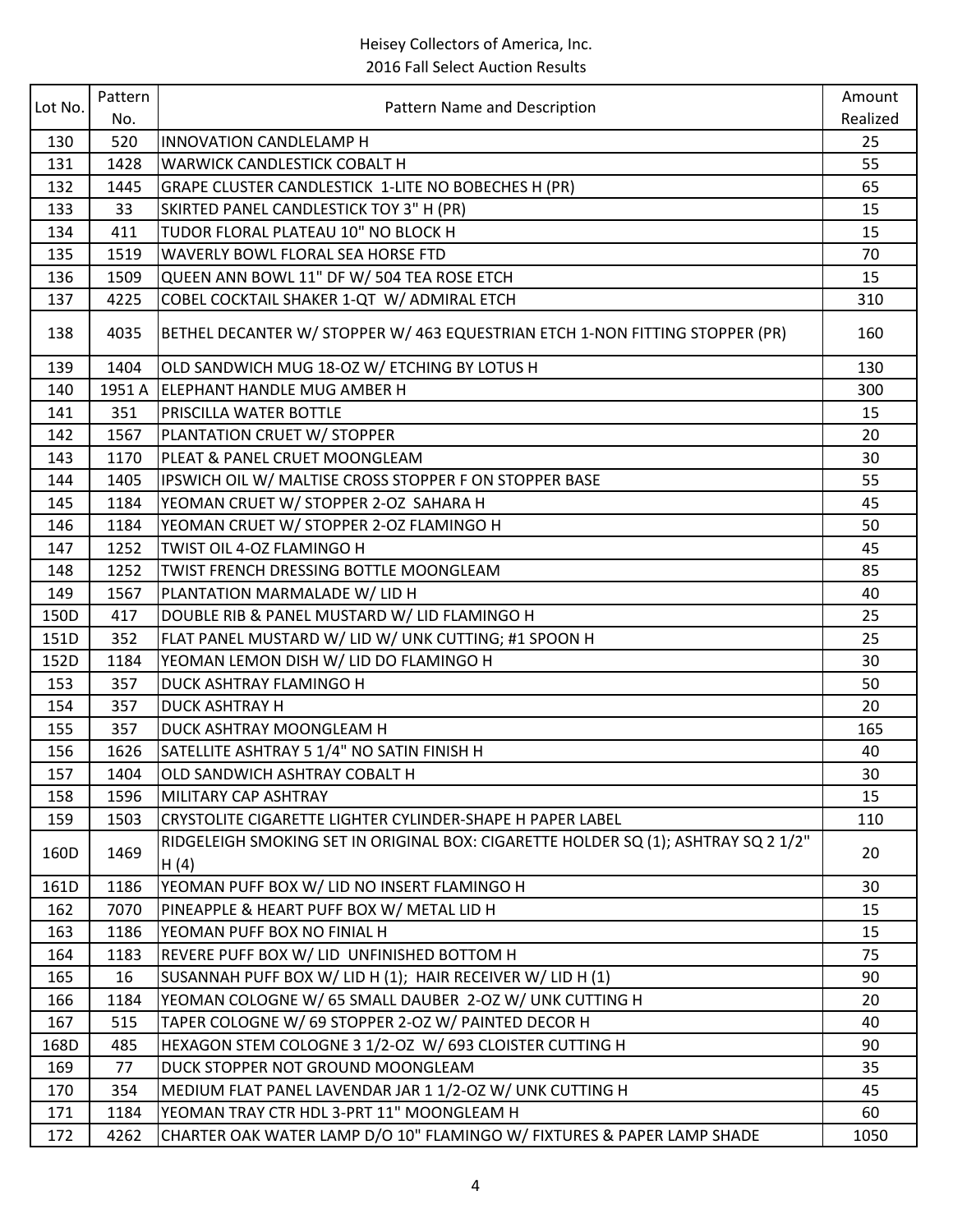| Lot No. | Pattern<br>No. | Pattern Name and Description                                                     | Amount   |
|---------|----------------|----------------------------------------------------------------------------------|----------|
|         |                |                                                                                  | Realized |
| 173     | 300            | OLD WILLIAMSBURG CANDLELAMP COMPLETE W/ HEISEY ENGRAVING (PR)                    | 100      |
| 174D    | 341            | PURITAN CANDY JAR W/ LID 1-LB W/ UNK CUTTING H                                   | 95       |
| 175     | 1506           | WHIRLPOOL CANDY JAR W/ LID LIMELIGHT                                             | 300      |
| 175AD   |                | #1 CHRISTMAS ORNAMENT WITH COURTSHIP CUTTING                                     | 45       |
| 176D    | 1590           | ZODIAC CANDY JAR W/ LID H                                                        | 45       |
| 177D    | 1170           | PLEAT & PANEL COMPORT W/ LID LOW FTD FLAMINGO H                                  | 25       |
| 178D    | 1170           | PLEAT & PANEL COMPORT W/ LID LOW FTD MOONGLEAM H                                 | 85       |
| 179D    | 411            | TUDOR PRESERVE W/ LID 5" HAWTHORNE W/ UNK CUTTING H                              | 175      |
| 180d    | 411            | TUDOR PRESERVE W/ LID 5" MOONGLEAM H                                             | 85       |
| 181d    | 1170           | PLEAT & PANEL COMPORT W/ LID HI FTD FLAMINGO H                                   | 105      |
| 182     | 1519           | WAVERLY LION COVERED TRINKET BOX H RIM f's                                       | 180      |
| 183     | 411            | TUDOR CANDY BOX OVAL W/ LID H                                                    | 210      |
| 184     | 1253           | TRI CORNER MINT W/ LID MOONGLEAM H                                               | 130      |
| 185D    | 1184           | YEOMAN WAFER TRAY 8" X 5 3/4" H                                                  | 50       |
| 186     | 3350           | WABASH GOBLET W/ 439 PIED PIPER ETCH (4)                                         | 20       |
| 187     | 412            | TUDOR ICE TEA FTD W/ HDL FLAMINGO                                                | 35       |
| 188     | 6092           | CABOCHON ICE TEA SULTANA BASE                                                    | 115      |
| 189     | 353            | MEDIUM FLAT PANEL SODA FTD AMBER H                                               | 85       |
| 190     | 586            | HARVEY HOUSE SODA 5-OZ N/O AMBER H                                               | 100      |
| 191     | 3386           | DIAMOND ROSE PILSNER W/ MONO "GES"                                               | 45       |
| 192     | 3404           | SPANISH SODA FTD 12-OZ SAHARA                                                    | 100      |
| 193     | 3380           | OLD DOMINION SHERBET FTD SAHARA H                                                | 15       |
| 194     | 5077           | LEGIONNAIRE COCKTAIL AMBER STEM                                                  | 55       |
| 195     | 1405           | <b>IPSWICH SHERBET H (8)</b>                                                     | 15       |
| 196     | 1632           | LODESTAR COCKTAIL DAWN H                                                         | 50       |
| 197     | 1401           | <b>EMPRESS CHAMPAGNE MOONGLEAM H</b>                                             | 15       |
| 198     | 473            | NARROW FLUTE W/ RIM GOBLET H                                                     | 100      |
| 199     | 451            | CROSS LINE FLUTE GOBLET 7-OZ H                                                   | 20       |
| 200     | 5019           | <b>WAVERLY CORDIAL</b>                                                           | 65       |
| 201     | 1252           | TWIST OYSTER COCKTAIL MARIGOLD H                                                 | 45       |
| 202     | 3405           | ALIBI COCKTAIL W/ 455 SPORTSMAN ETCH                                             | 15       |
| 203     | 3481           | GLENFORD SODA 8-OZ W/ CHECKER OPTIC HAWTHORNE                                    | 60       |
| 204     | 1229           | OCTAGON MAYO FTD HAWTHORNE H; 6 LADLE HAWTHORNE H (2-PCS)                        | 45       |
| 205     | 1401           | <b>EMPRESS BOWL DF 11" ALEXANDRITE</b>                                           | 200      |
| 206     | 1401           | <b>EMPRESS PLATE 7" RND ALEXANDRITE H</b>                                        | 35       |
| 207     | 1401           | EMPRESS PLATE 6" RND ALEXANDRITE H (6)                                           | 80       |
| 208     | 1401           | EMPRESS CREAM SOUP ALEXANDRITE H                                                 | 60       |
| 209     | 3380           | OLD DOMINION FINGER BOWL ALEXANDRITE PAPER LABEL (3)                             | 200      |
| 210     | 1401           | EMPRESS BOWL 11" DF W/ 497 ROSALIE ETCH                                          | 20       |
| 211D    | 132            | <b>SUNBURST BOWL FLORAL H</b>                                                    | 15       |
| 212     | 1473           | BUTTRESS CENTERPIECE CORNERS H (4); CENTERPIECE LGE H (1); CENTERPIECE MED H (1) | 110      |
| 213     | 1252           | TWIST GOBLET TALL 9-OZ MOONLGEAM H (3)                                           | 130      |
| 214     | 1252           | TWIST ICE TEA FTD 12-OZ MOONGLEAM H                                              | 25       |
| 215     | 1252           | TWIST SODA FTD 9-OZ MOONGLEAM H (3)                                              | 55       |